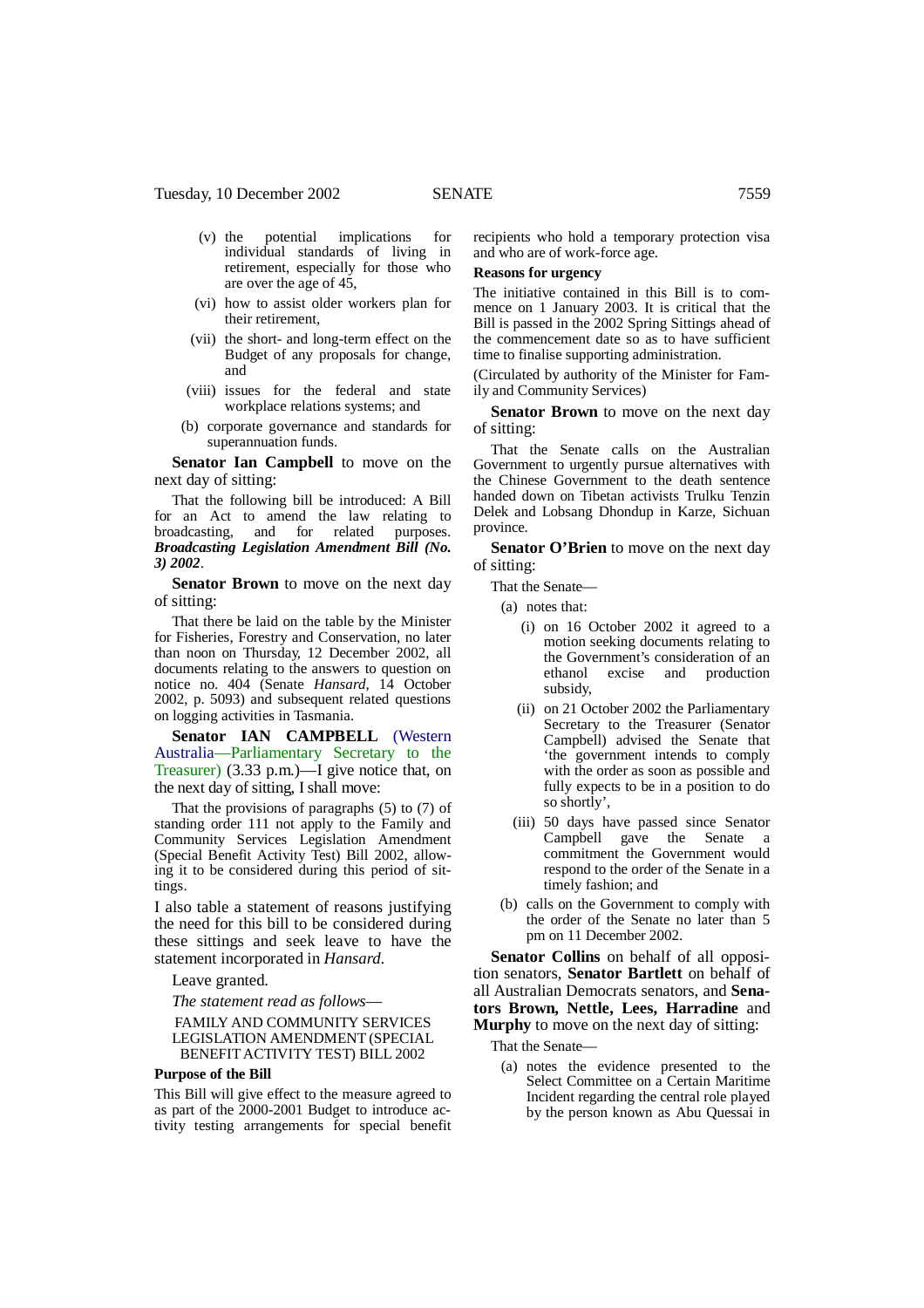organising people smuggling operations in Indonesia;

- (b) welcomes the statement by the Australian Federal Police that they have issued a further warrant for the arrest of Quessai, in relation to his involvement in people smuggling specifically in relation to the vessel known as SIEV X;
- (c) further notes that the issue of this warrant indicates the strength of evidence linking Quessai with the people smuggling aspects of SIEV X, including the procurement of the vessel, the recruiting of crew, the provision of passage on the vessel in return for payment, the loading of the vessel (including the gross overloading), and the departure of the vessel bound for Australia;
- (d) further notes that Abu Quessai is currently in prison in Indonesia for unrelated immigration offences, and is due to be released on 1 January 2003, with a high risk of him remaining out of reach of Australian legal authorities after that time; and therefore
- (e) calls on the Australian and Indonesian Governments to undertake all actions necessary prior to 1 January 2003 to ensure that Abu Quessai is immediately brought to justice:
	- (i) on all matters relating to the outstanding warrants relating to people smuggling, and
	- (ii) in relation to his involvement with the vessel known as SIEV X, including the foundering and sinking of that vessel with the resultant tragic loss of 353 lives.

#### **Postponement**

An item of business was postponed as follows:

General business notice of motion no. 287 standing in the name of the Chair of the Select Committee on Superannuation (Senator Watson) for today, relating to the reference of a matter to the Select Committee on Superannuation, postponed till 11 December 2002.

**Senator O'BRIEN** (Tasmania) (3.37 p.m.)—by leave—I move:

That business of the Senate notices of motion nos 2, 3 and 4 standing in my name for today, relating to the disallowance of certain regulations, be postponed till the next day of sitting.

Question agreed to.

## **BUSINESS**

#### **Rearrangement**

**Senator IAN CAMPBELL** (Western Australia—Manager of Government Business in the Senate) (3.38 p.m.)—I move:

That—

- (1) On Tuesday, 10 December 2002:
	- (a) the hours of meeting shall be 2 pm to 6.30 pm and 7.30 pm to 11.10 pm;
	- (b) the routine of business from 7.30 pm to 10.30 pm shall be government business only; and
	- (c) the question for the adjournment of the Senate shall be proposed at 10.30 pm.
- (2) On Wednesday, 11 December 2002, the hours of meeting shall be 9.30 am to adjournment, and standing order 54(5) shall apply to the adjournment debate as if it were Tuesday.

Question agreed to.

#### **COMMITTEES**

# **Economics Legislation Committee Extension of Time**

**Senator FERRIS** (South Australia) (3.39) p.m.)—At the request of Senator Brandis, I move:

That the time for the presentation of the report of the Economics Legislation Committee on the provisions of the Financial Sector Legislation Amendment Bill (No. 2) 2002 be extended to 12 December 2002.

Question agreed to.

# **BUSINESS**

#### **Consideration of Legislation**

**Senator IAN CAMPBELL** (Western Australia—Manager of Government Business in the Senate) (3.39 p.m.)—I move:

That the provisions of paragraphs (5) to (7) of standing order 111 not apply to the following bills, allowing them to be considered during this period of sittings:

Aviation Legislation Amendment Bill 2002

Copyright Amendment (Parallel Importation) Bill 2002

Crimes Legislation Amendment (People Smuggling, Firearms Trafficking and Other Measures) Bill 2002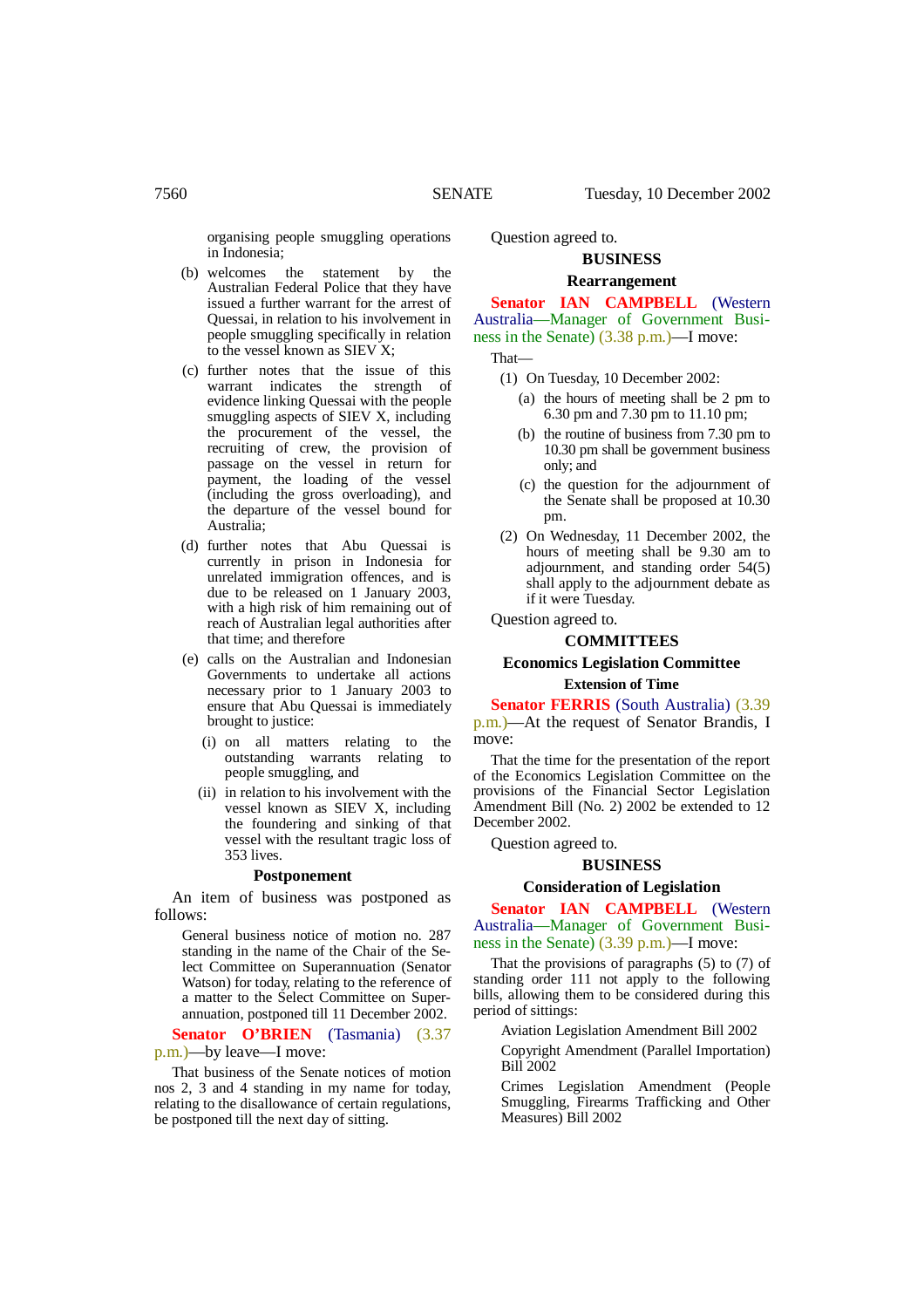Question put. The Senate divided. [3.45 p.m.] (The Deputy President—Senator J.J. Hogg) Ayes………… 10 Noes………… 45 Majority……… 35 AYES Allison, L.F. \* Bartlett, A.J.J. Brown, B.J. Cherry, J.C. Greig, B. Lees, M.H. Murray, A.J.M. Nettle, K. Ridgeway, A.D. Stott Despoja, N. **NOES** Barnett, G. Bishop, T.M. Boswell, R.L.D. Brandis, G.H.

| Danieli, O.     | DISHOP, 1.171.   |
|-----------------|------------------|
| Boswell, R.L.D. | Brandis, G.H.    |
| Buckland, G.    | Campbell, G.     |
| Campbell, I.G.  | Carr, K.J.       |
| Chapman, H.G.P. | Colbeck, R.      |
| Collins, J.M.A. | Crossin, P.M.    |
| Denman, K.J.    | Eggleston, A.    |
| Ferris, J.M. *  | Forshaw, M.G.    |
| Hogg, J.J.      | Hutchins, S.P.   |
| Johnston, D.    | Kirk, L.         |
| Knowles, S.C.   | Lightfoot, P.R.  |
| Ludwig, J.W.    | Lundy, K.A.      |
| Mackay, S.M.    | Marshall, G.     |
| Mason, B.J.     | McGauran, J.J.J. |
| McLucas, J.E.   | Moore, C.        |
| Murphy, S.M.    | O'Brien, K.W.K.  |
| Payne, M.A.     | Ray, R.F.        |
| Reid, M.E.      | Santoro, S.      |
| Scullion, N.G.  | Sherry, N.J.     |
| Stephens, U.    | Tchen, T.        |
| Tierney, J.W.   | Troeth, J.M.     |
| Watson, J.O.W.  | Webber, R.       |

\* denotes teller

Question negatived.

Wong, P.

### **ENVIRONMENT: WALLA WEIR IRRIGATION PROJECT**

**Senator BARTLETT** (Queensland— Leader of the Australian Democrats) (3.49 p.m.)—I move:

That there be laid on the table no later than 4 pm on Thursday, 12 December 2002, the following documents:

(a) the agreement signed by the Commonwealth for the Walla Weir Irrigation Project, funded under the Sugar Industry Infrastructure Package; and

(b) any materials relating to compliance with the terms of the agreement.

Question agreed to.

# **IMMIGRATION: PEOPLE-SMUGGLING**

**Senator FAULKNER** (New South Wales—Leader of the Opposition in the Senate) (3.50 p.m.)—I, and also on behalf of the Leader of the Australian Democrats and Senators Harradine, Murphy, Brown and Nettle, move:

That the Senate—

(a) expresses:

- (i) its support for the majority findings in the report of the Select Committee on a Certain Maritime Incident and calls on the Commonwealth Government to immediately implement all of the recommendations contained in that report, and
- (ii) its serious concern at the apparent inconsistencies in evidence provided to the committee and estimates<br>committees by Commonwealth Commonwealth agencies in relation to the People Smuggling Disruption Program and in relation to Suspected Illegal Entry Vessels (SIEVs), including the boat known as  $SIEVX$ ; and
- (b) calls on the Commonwealth Government<br>to immediately establish a to immediately establish a comprehensive, independent judicial inquiry into all aspects of the People Smuggling Disruption Program operated by the Commonwealth Government and agencies from 2000 to date, including:
	- (i) all funding and other resources put to the program, both within Australia and overseas,
	- (ii) the involvement and activities of all Australian Departments and agencies involved in the program, both within Australia and overseas,
	- (iii) the extent of ministerial knowledge of, and authorisation for, the program,
	- (iv) allegations raised in the media in relation to the program, including by the *Sunday* program,
	- (v) the nature of the co-operative relationship between the Australian and Indonesian Governments and